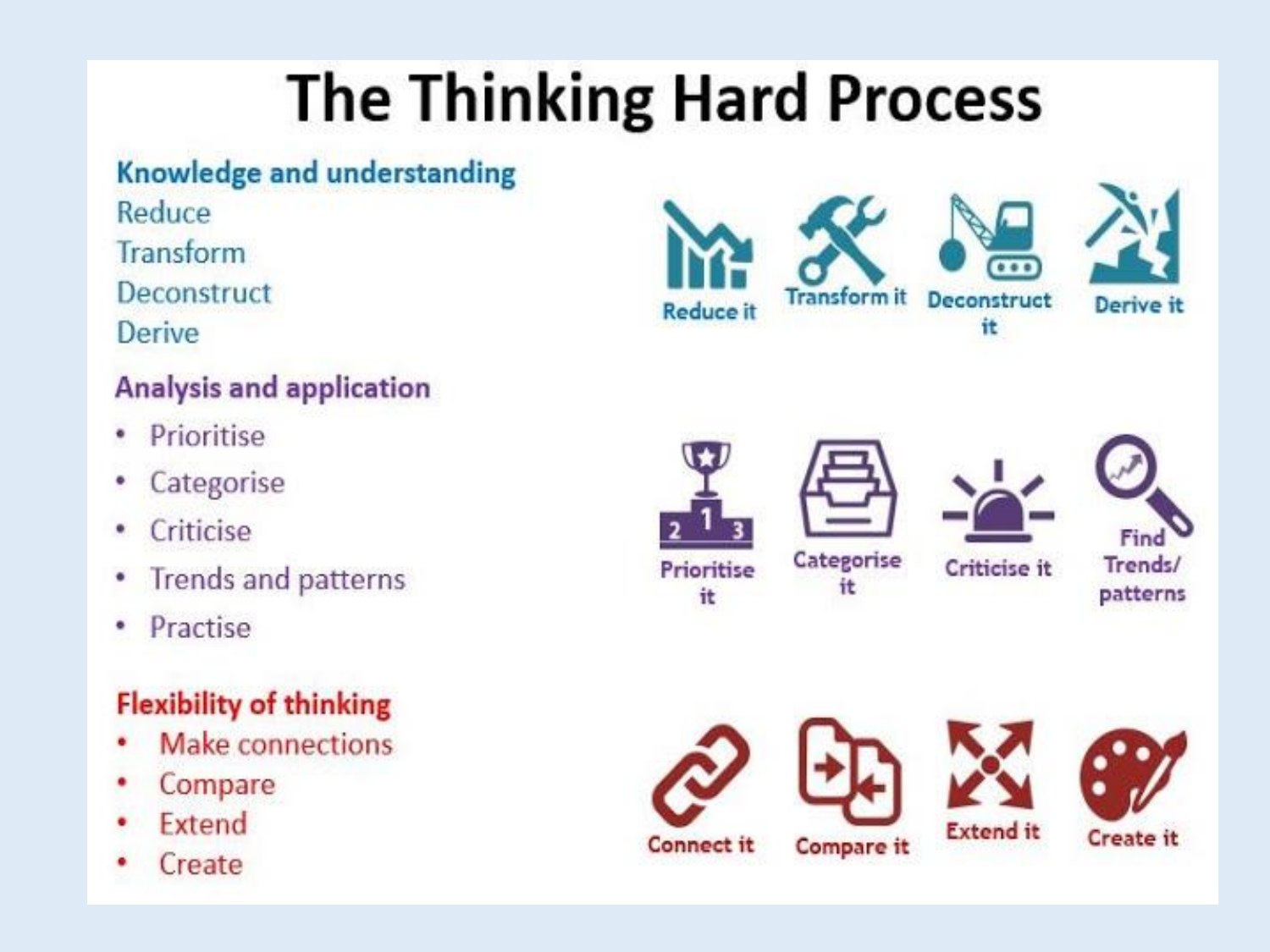

Reduce the key information from your knowledge organiser into 20 words.

## **Reduce it**

Key Argument: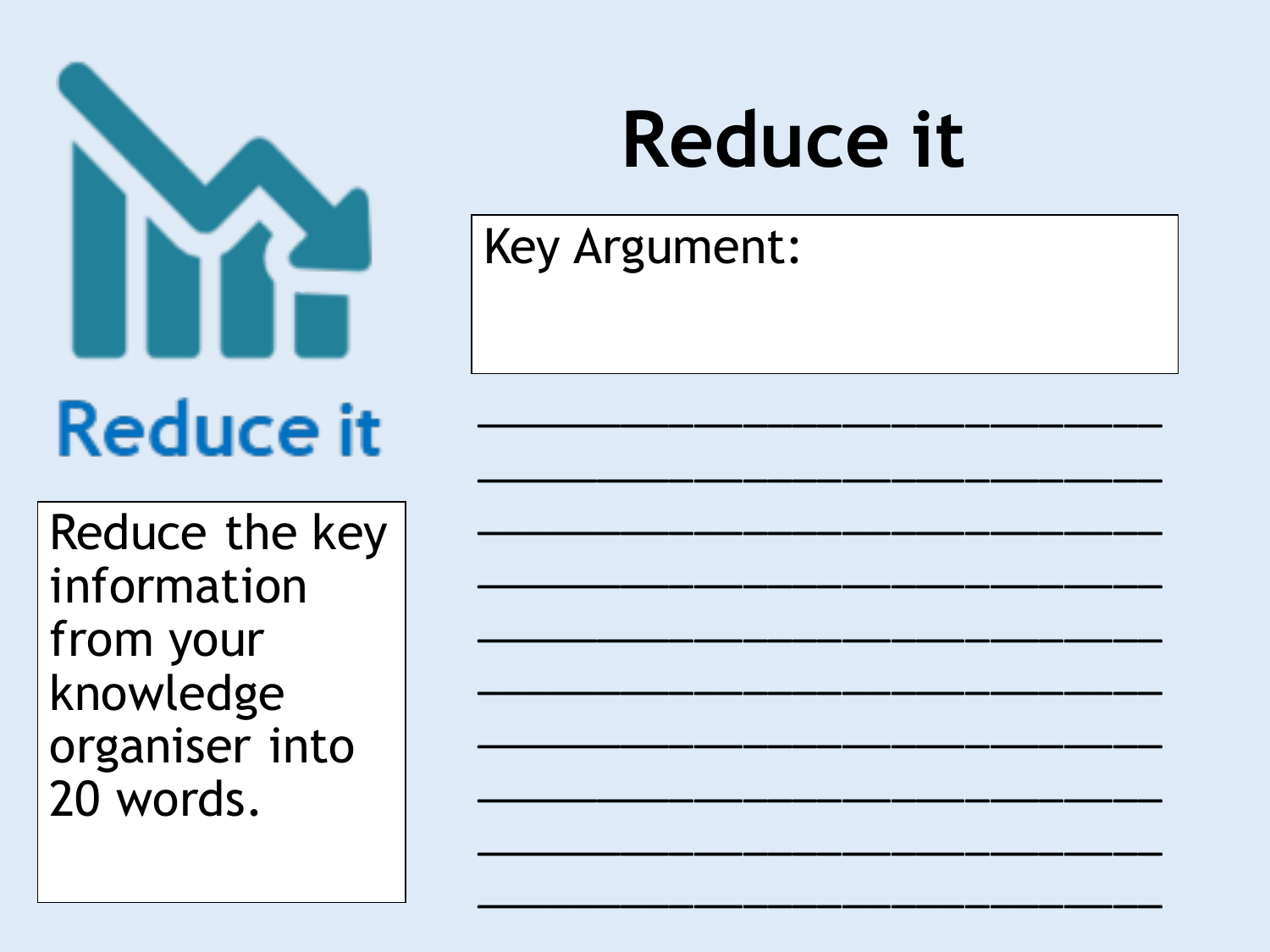

Sum up your key information from the knowledge organiser into 5 bullet points.

### **Reduce it**



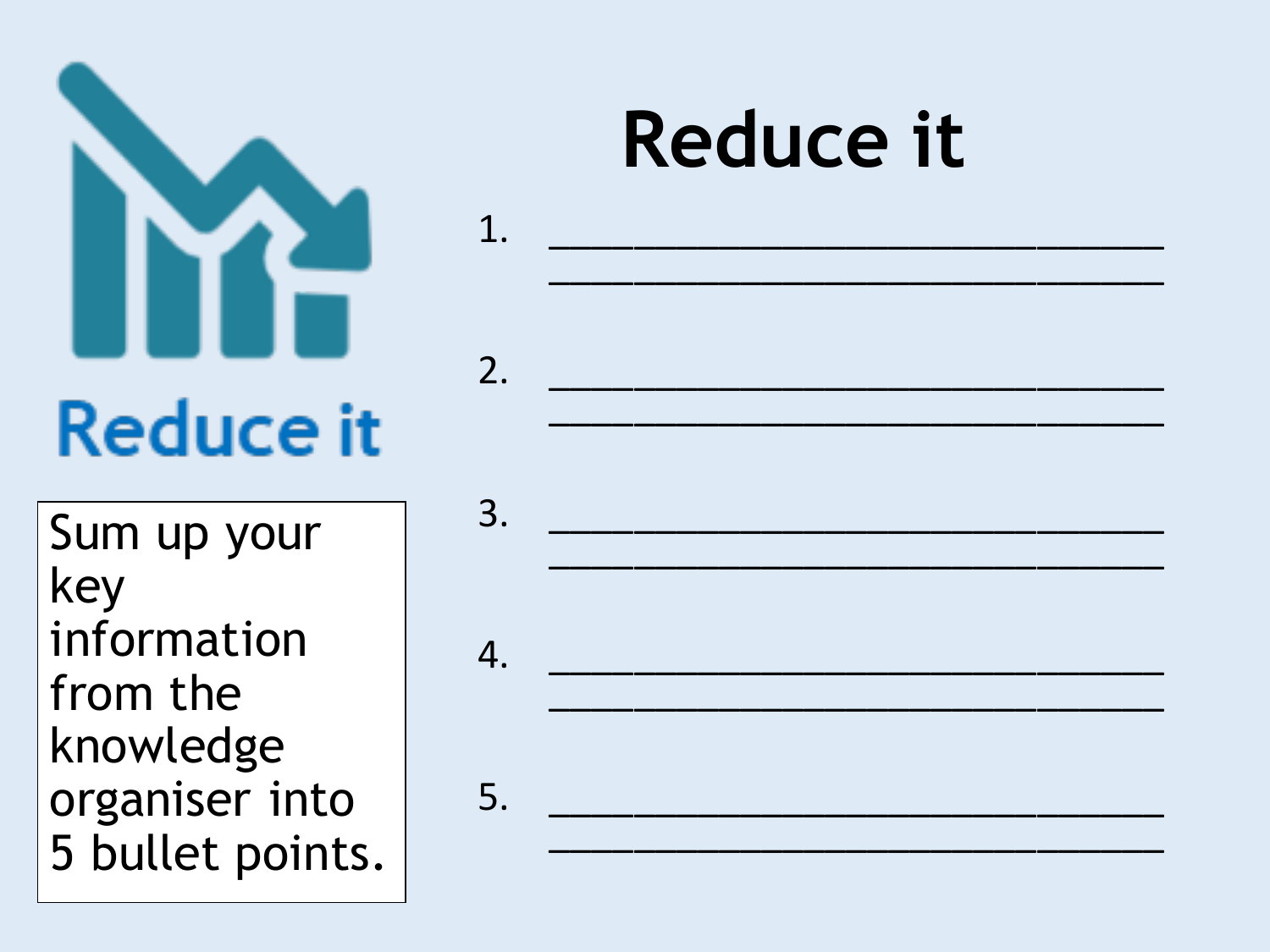

1.

Sum up the content into three key words and justify why you have chosen them.

#### **Reduce it**

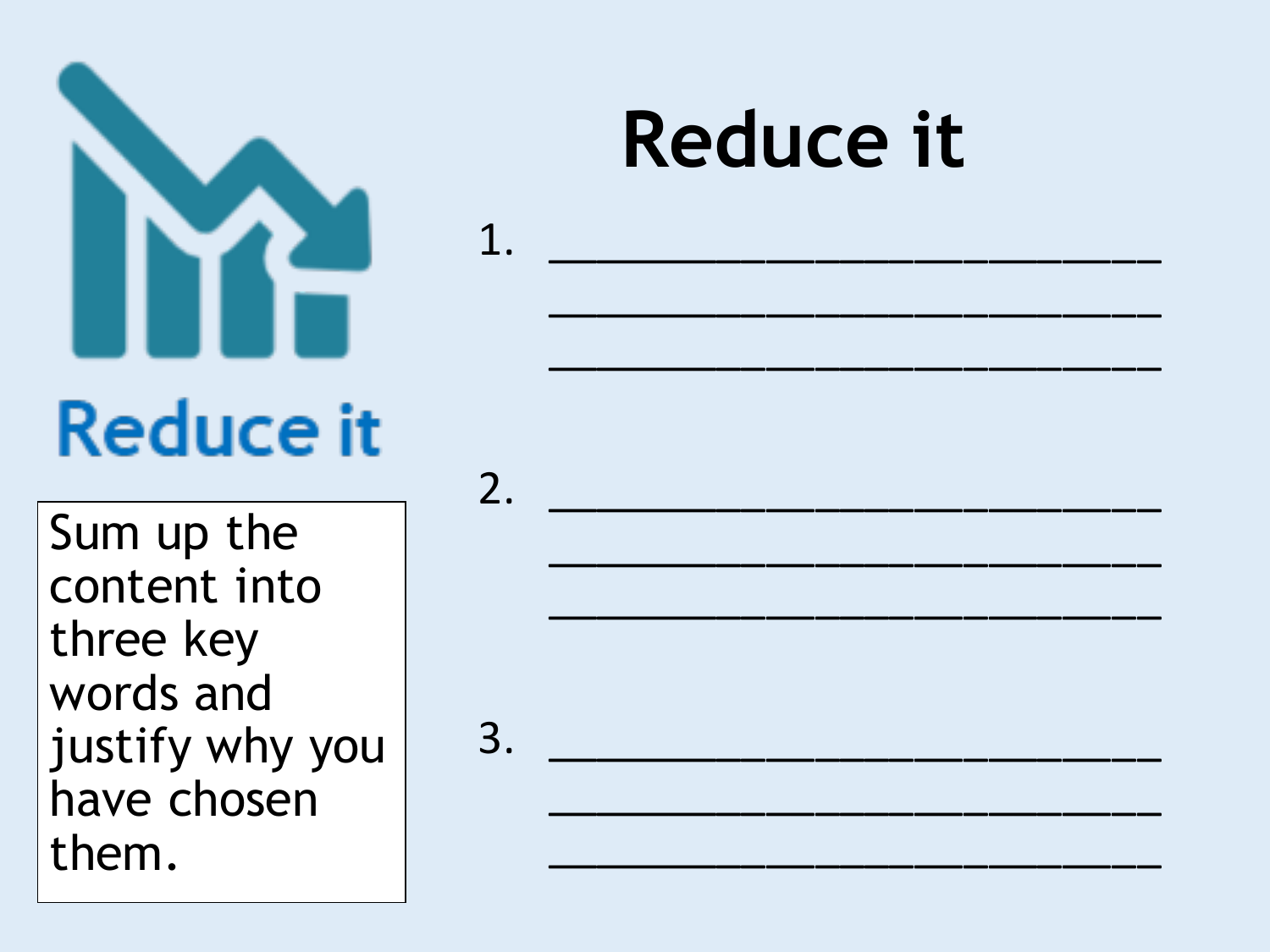

1.

**Reduce it** 



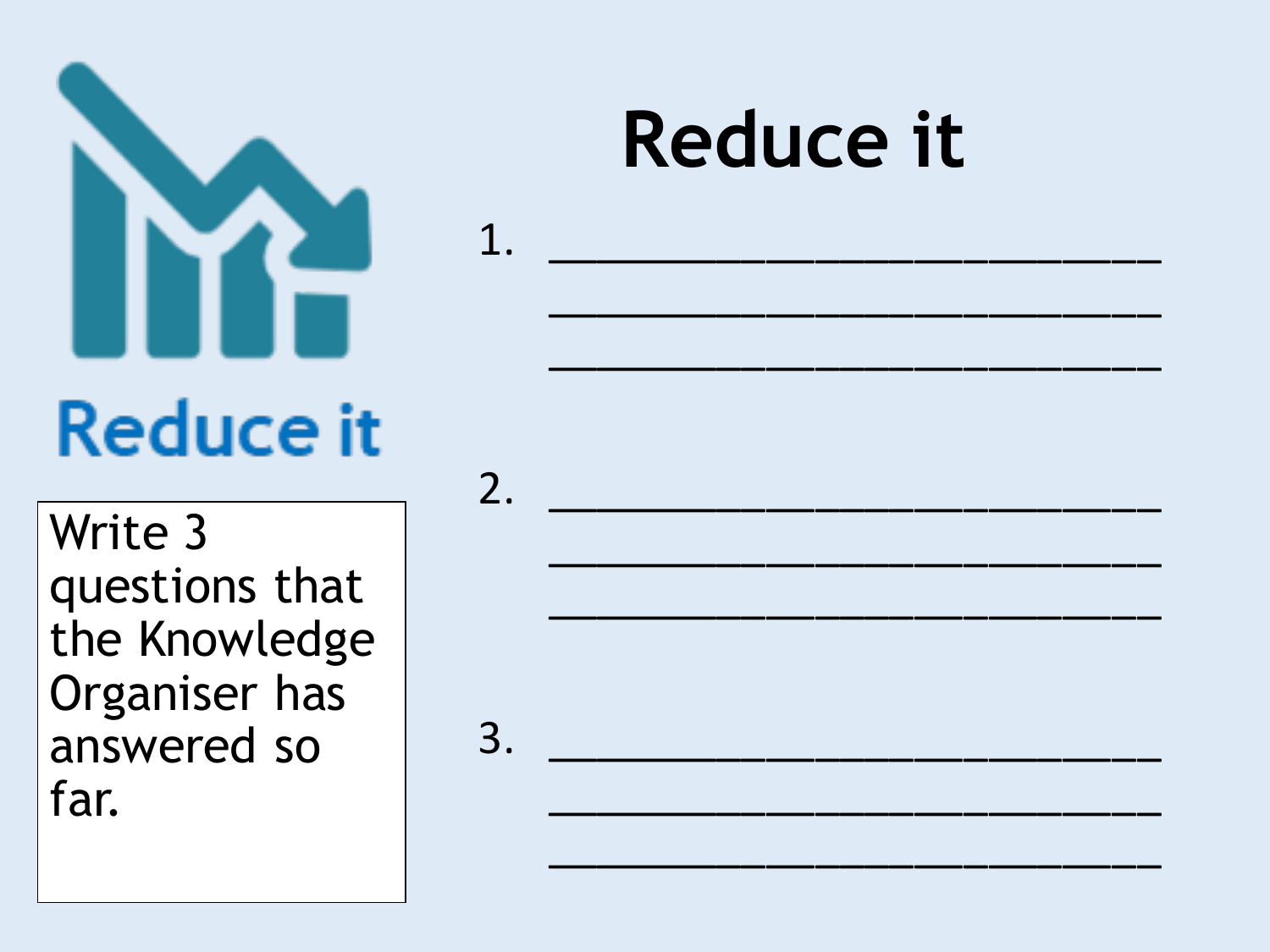

Transform some of the information you learnt from the knowledge organiser into a picture.

#### **Transform it**

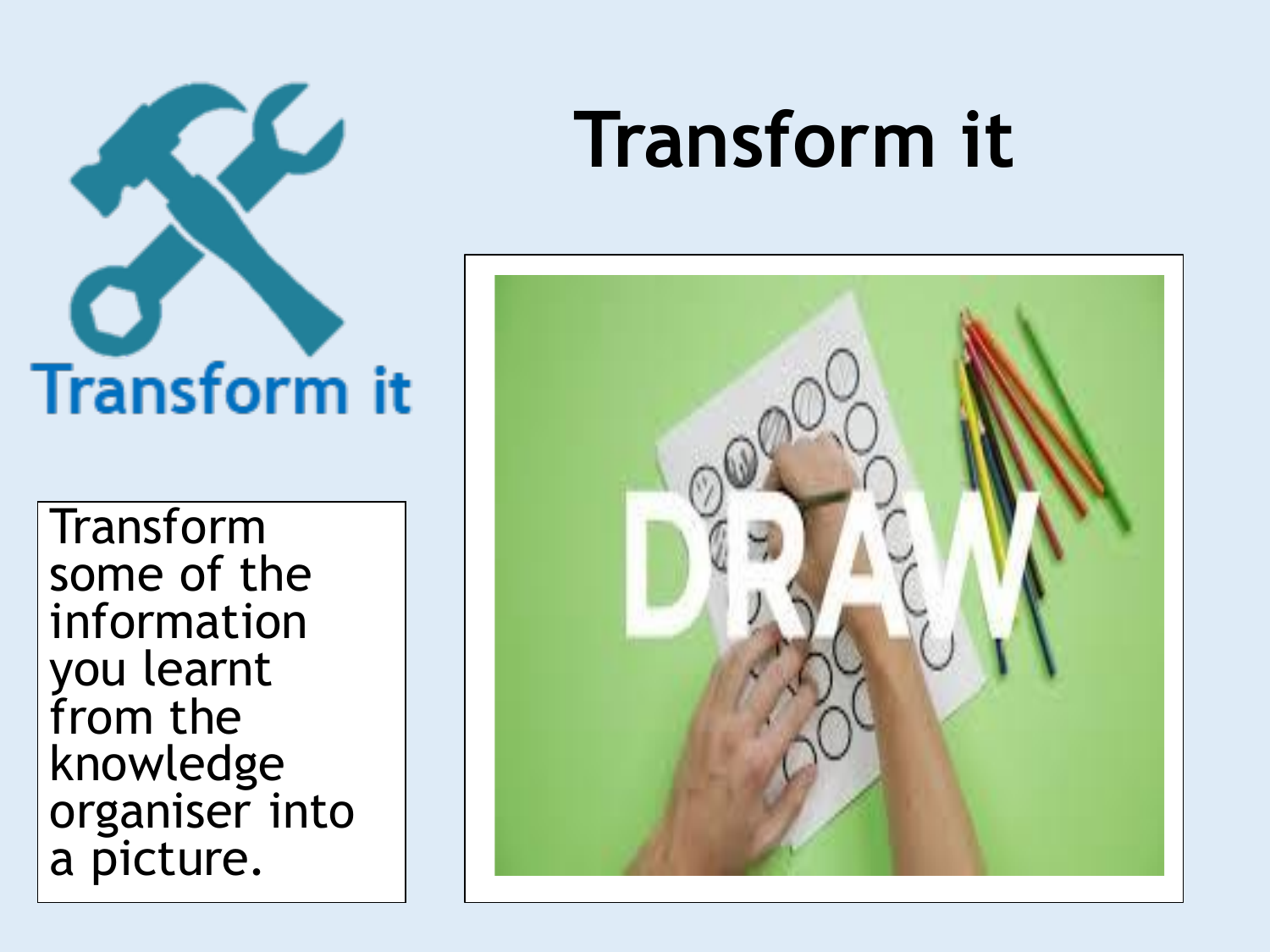# **Transform** it

Transform some of the information you learnt from the knowledge organiser into a series of flash cards.

### **Transform it**

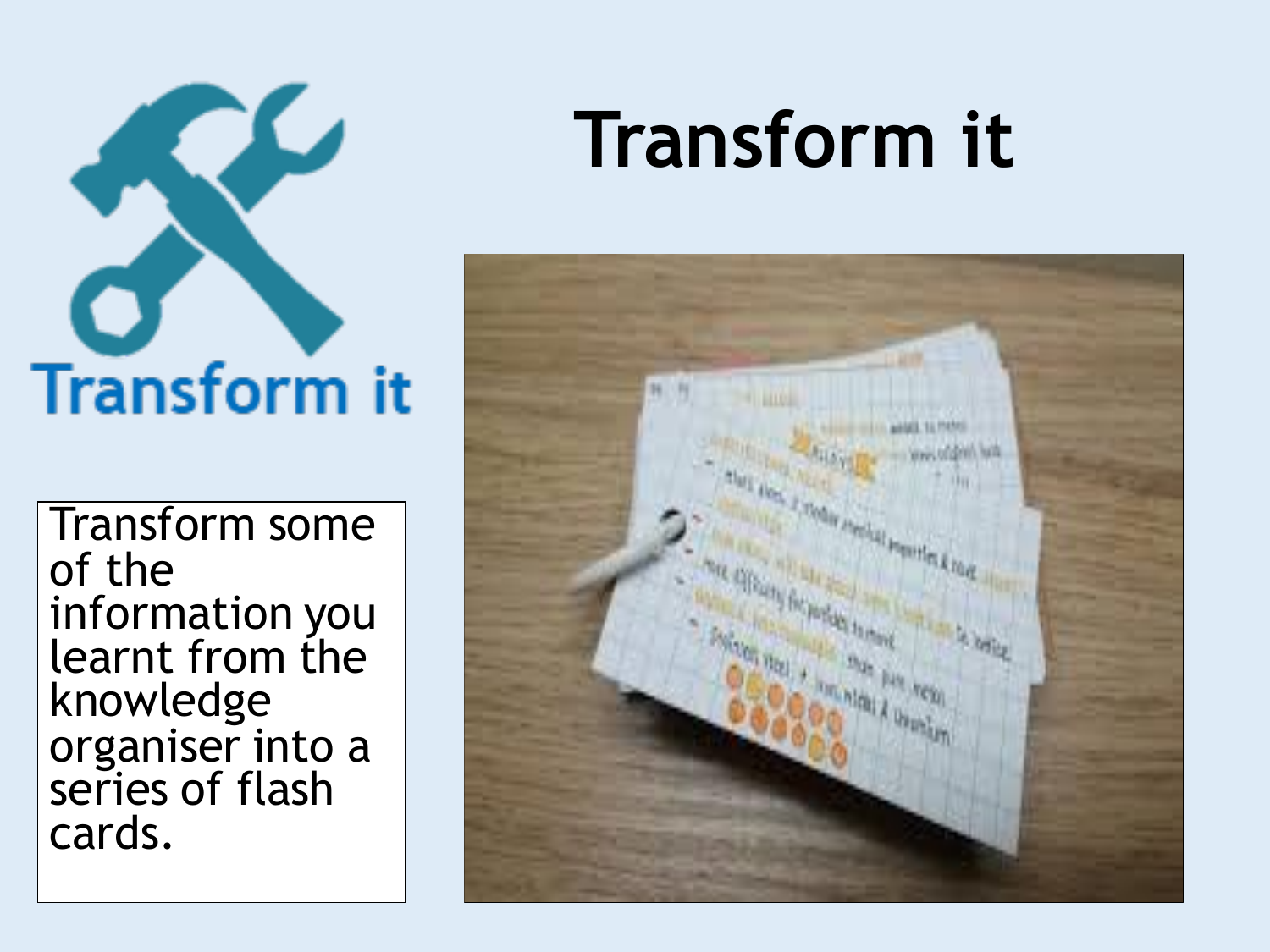## **Transform it**

Transform some of the information you learnt from the knowledge organiser into a mnemomic.

MY VERY E pucarrero Monier Just SERVED Us

**Transform it**

MERCURY VENUS EARTH MARS JUPITER SAMAN URANUS NEOTUNE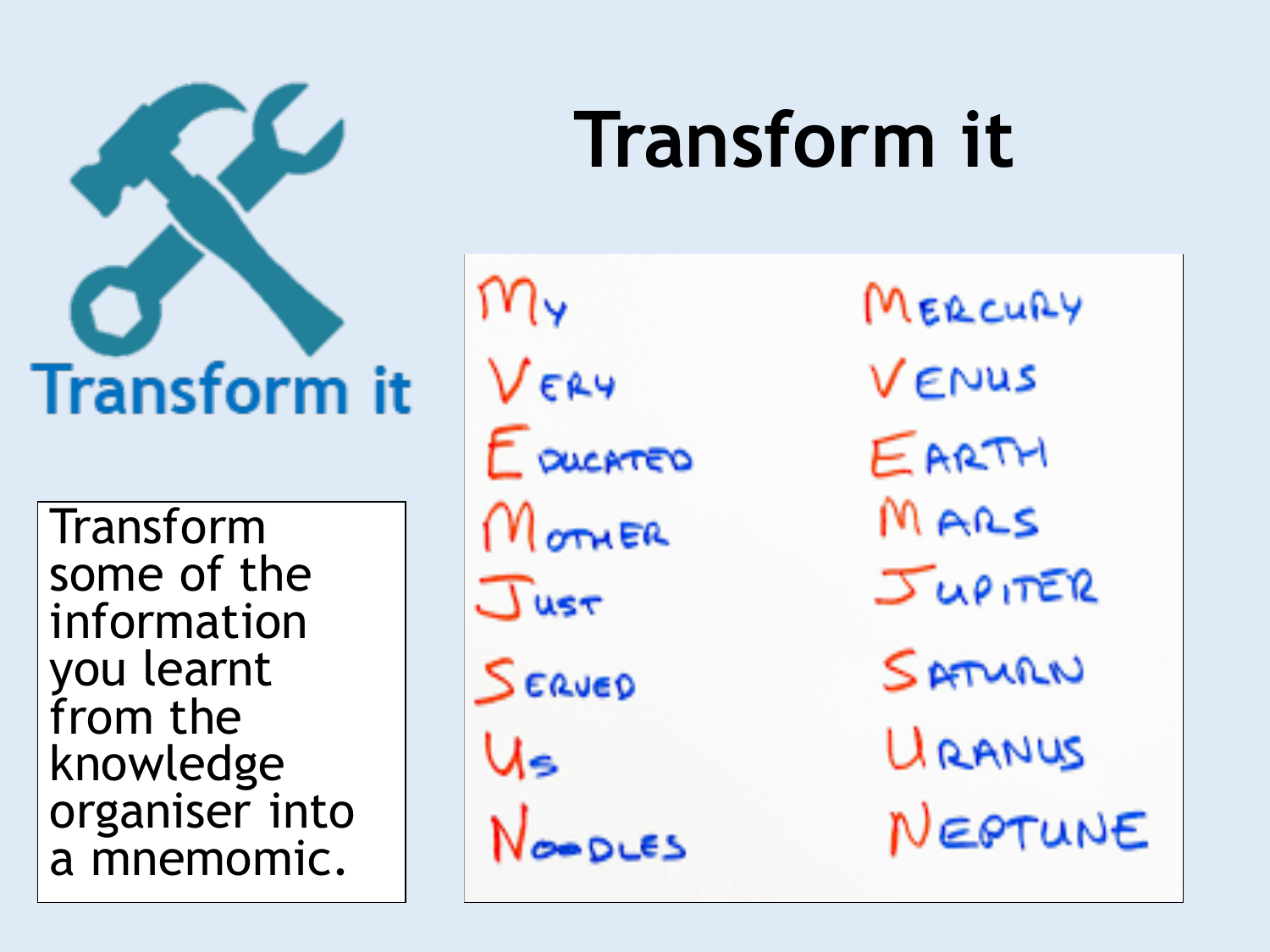

**Transform it** 

**Transform some** of the Knowledge<br>organiser into a<br>rap and include<br>the new information you far.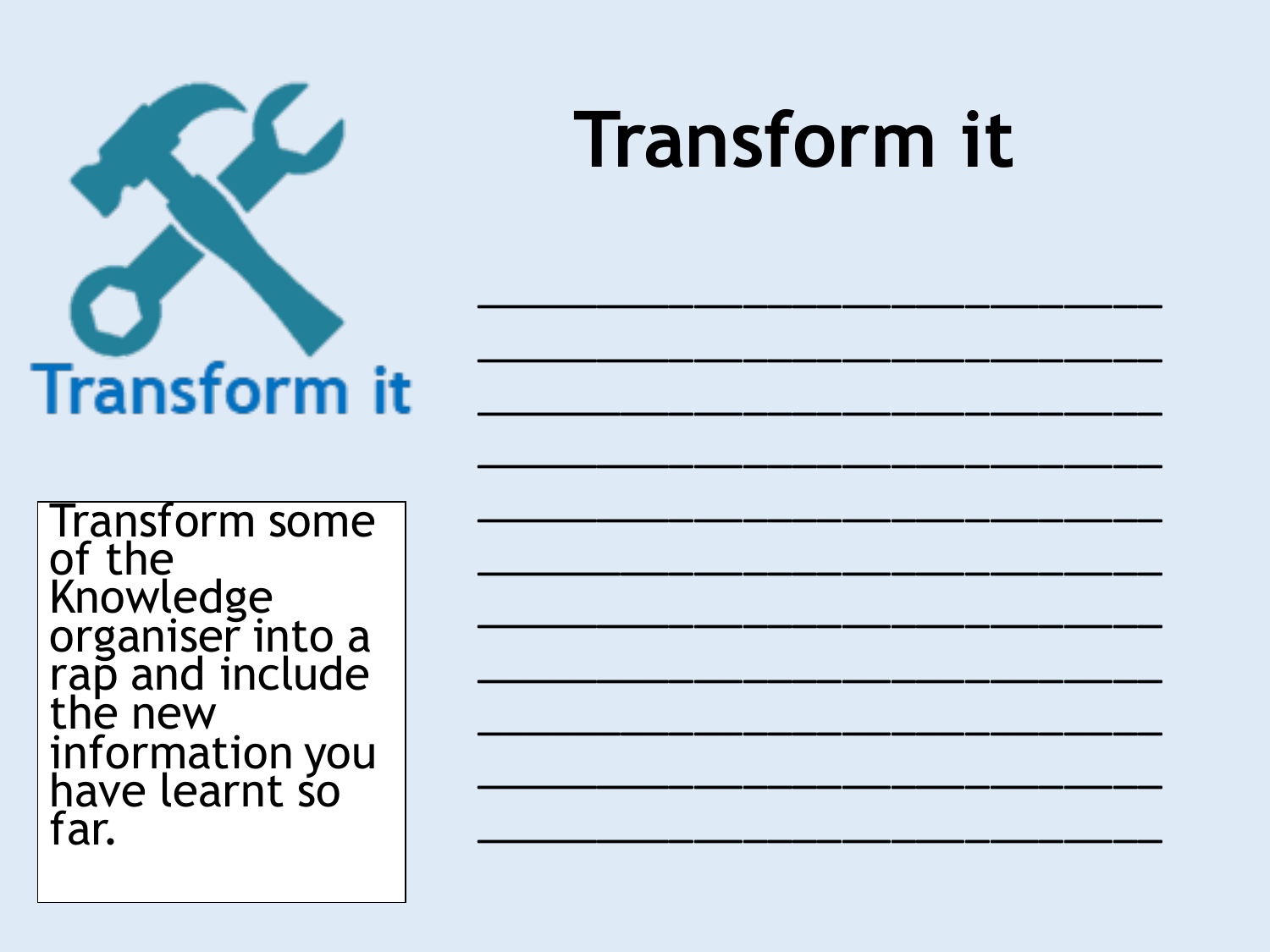

Now that you have some new information, write the title in the box and deconstruct it. From the title and new information, tell us what the learning is about.

### **Deconstruct it**

\_\_\_\_\_\_\_\_\_\_\_\_\_\_\_\_\_\_\_\_\_\_\_\_\_\_\_\_

\_\_\_\_\_\_\_\_\_\_\_\_\_\_\_\_\_\_\_\_\_\_\_\_\_\_\_\_

\_\_\_\_\_\_\_\_\_\_\_\_\_\_\_\_\_\_\_\_\_\_\_\_\_\_\_\_

\_\_\_\_\_\_\_\_\_\_\_\_\_\_\_\_\_\_\_\_\_\_\_\_\_\_\_\_

\_\_\_\_\_\_\_\_\_\_\_\_\_\_\_\_\_\_\_\_\_\_\_\_\_\_\_\_

\_\_\_\_\_\_\_\_\_\_\_\_\_\_\_\_\_\_\_\_\_\_\_\_\_\_\_\_

\_\_\_\_\_\_\_\_\_\_\_\_\_\_\_\_\_\_\_\_\_\_\_\_\_\_\_\_

\_\_\_\_\_\_\_\_\_\_\_\_\_\_\_\_\_\_\_\_\_\_\_\_\_\_\_\_

\_\_\_\_\_\_\_\_\_\_\_\_\_\_\_\_\_\_\_\_\_\_\_\_\_\_\_\_

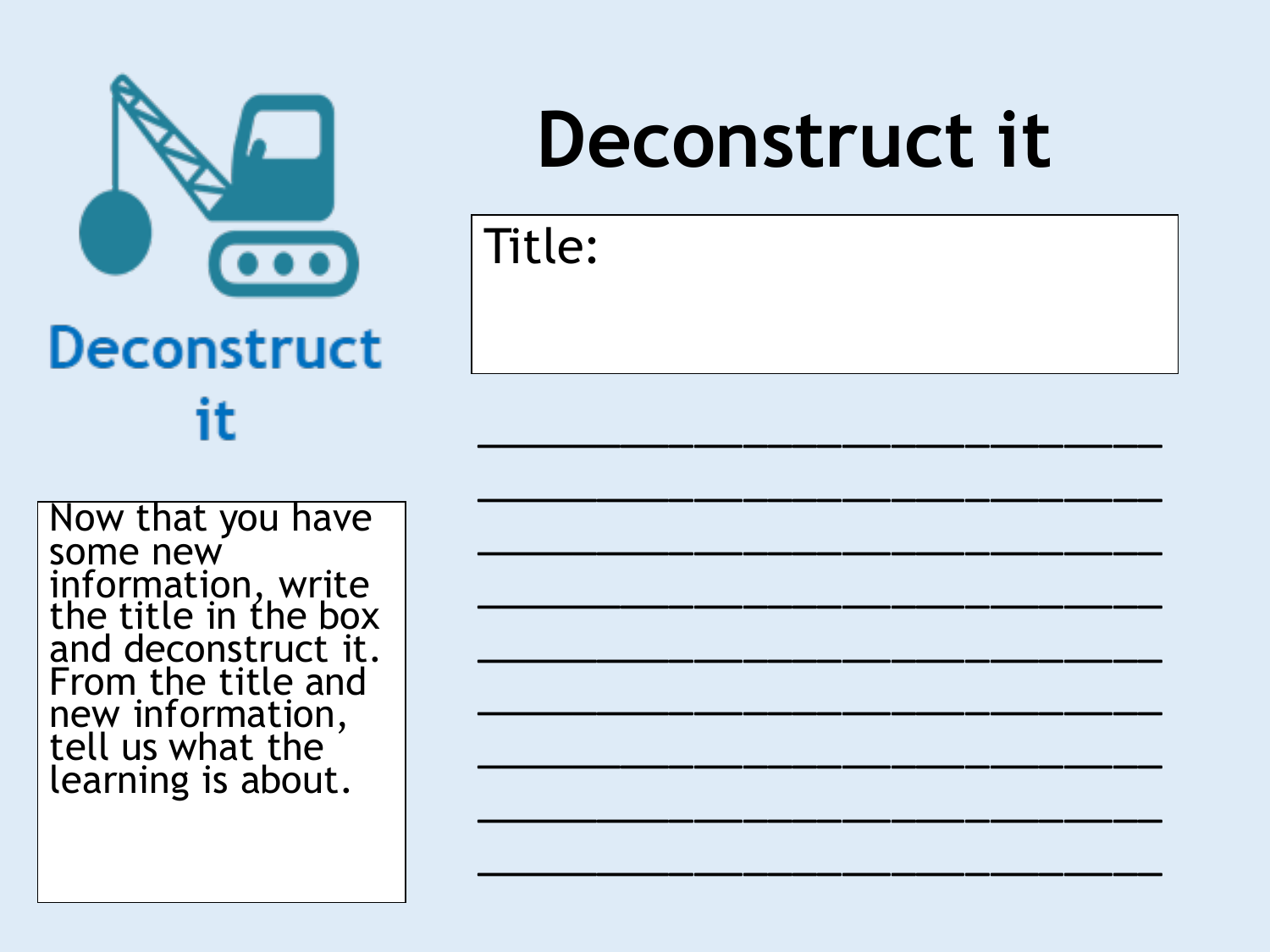

Take part of the<br>knowledge<br>organiser and<br>deconstruct it into a flow chart or a process<br>diagram. What<br>are links?

#### Deconstruct it

| Title: |  |  |  |
|--------|--|--|--|
|        |  |  |  |
|        |  |  |  |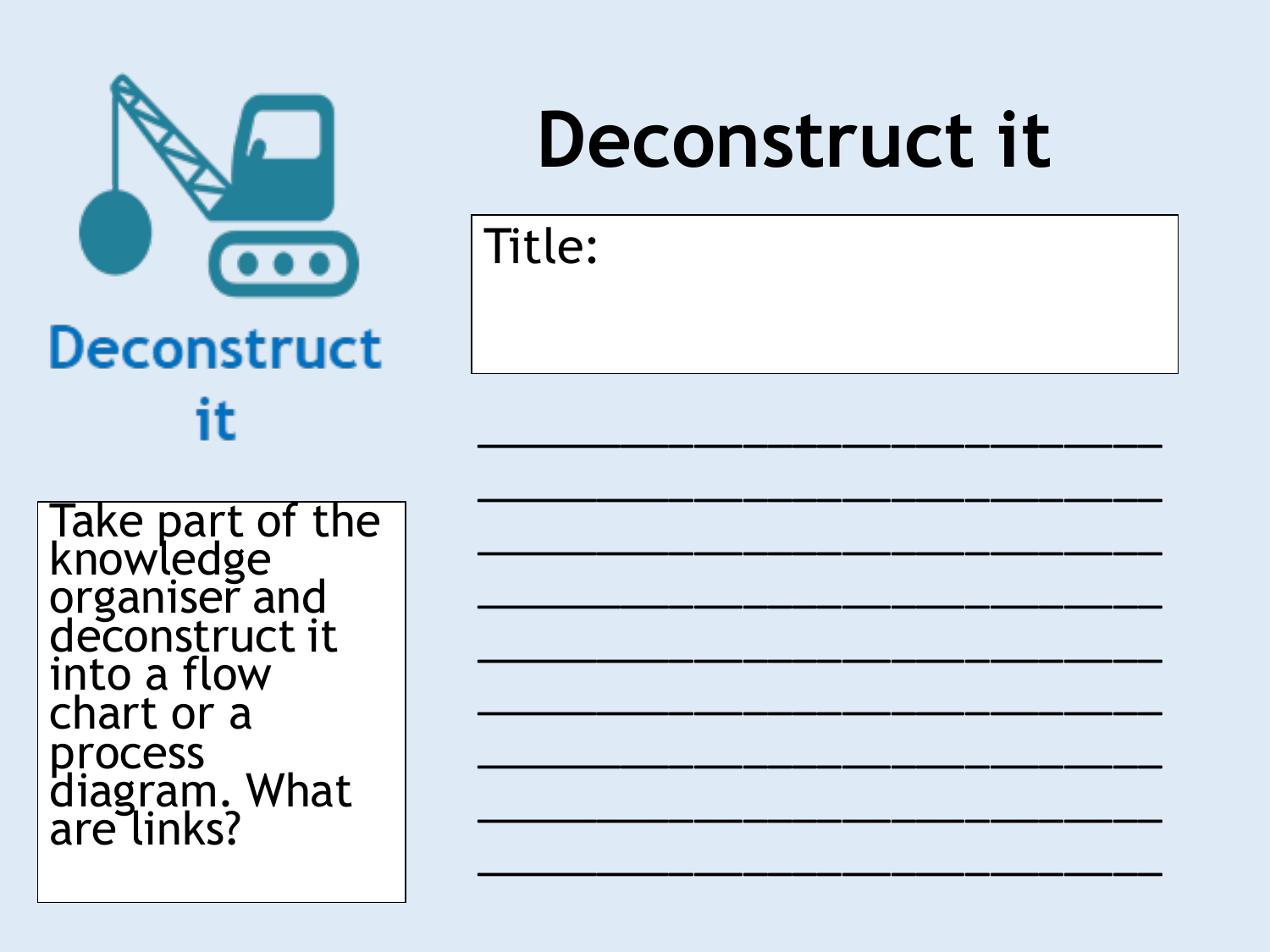

#### Derive it

#### Derive it

Have a look at some of the pictures in your knowledge organiser. What is happening?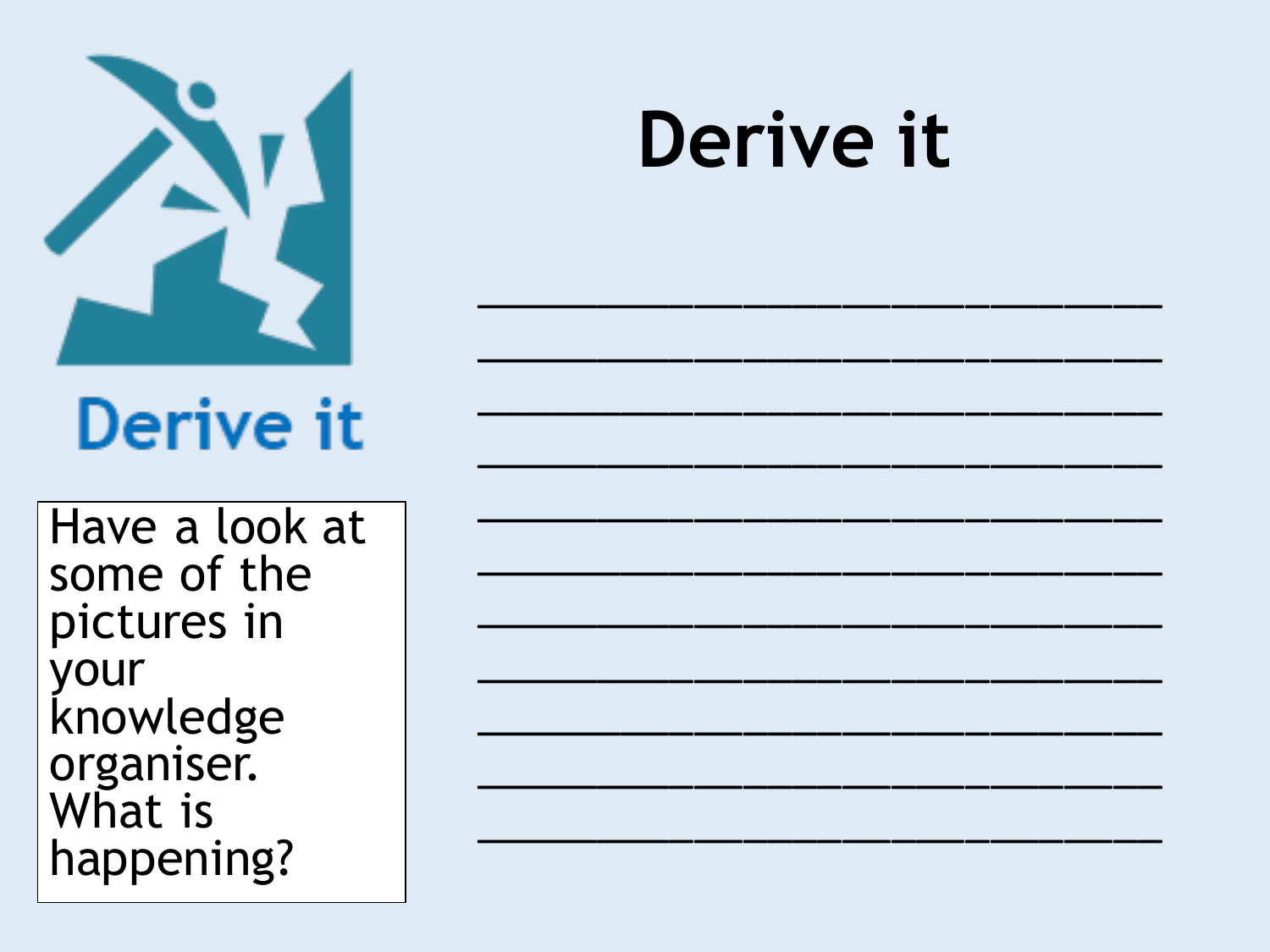

**Prioritise** it

Prioritise the knowledge you have learnt from the Knowledge Organiser.

From most important to least important.

#### **Prioritise it**

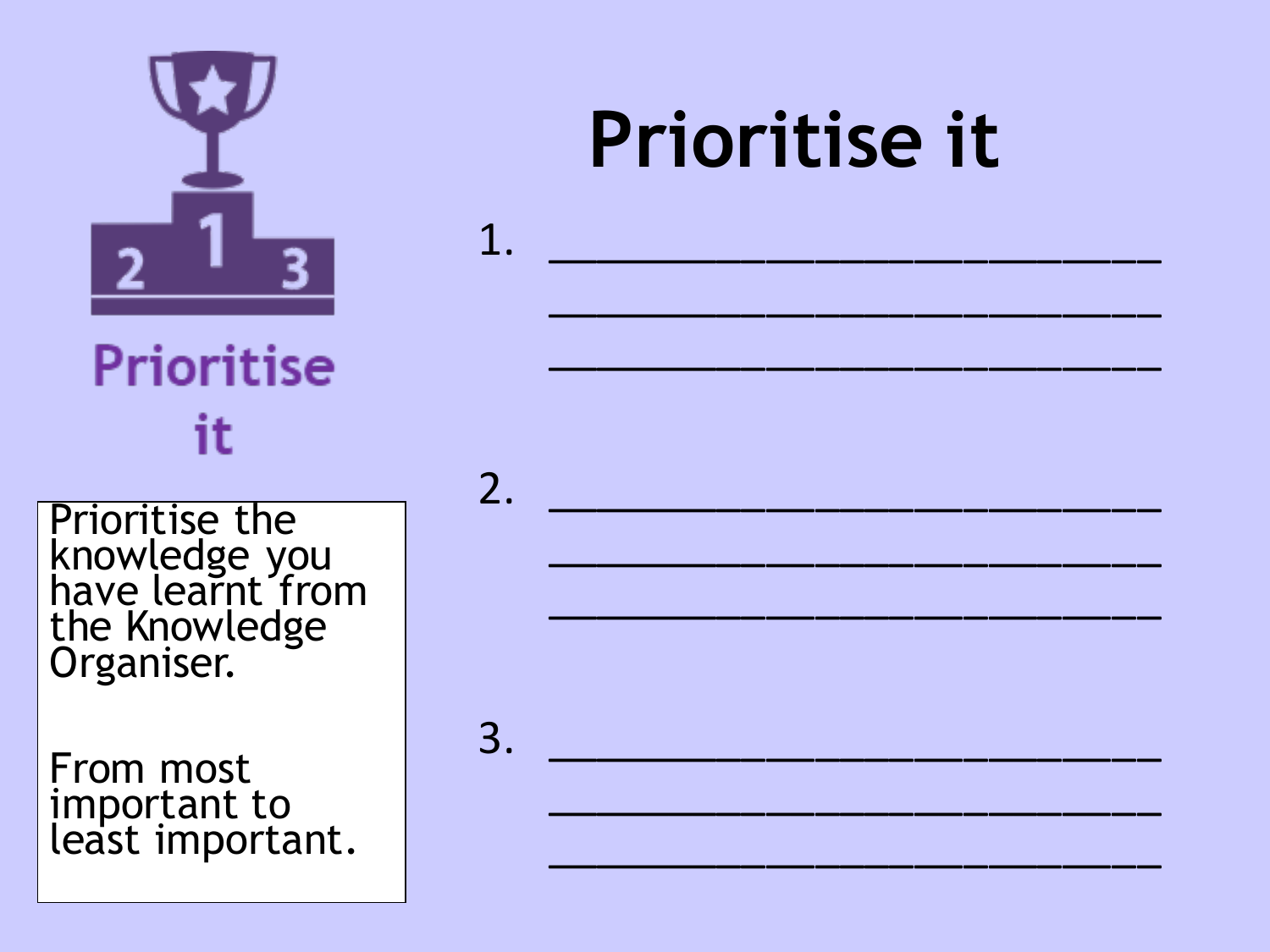

#### **Categorise it**

**Categorise** it

Order the information from your knowledge organiser into different categories or groups.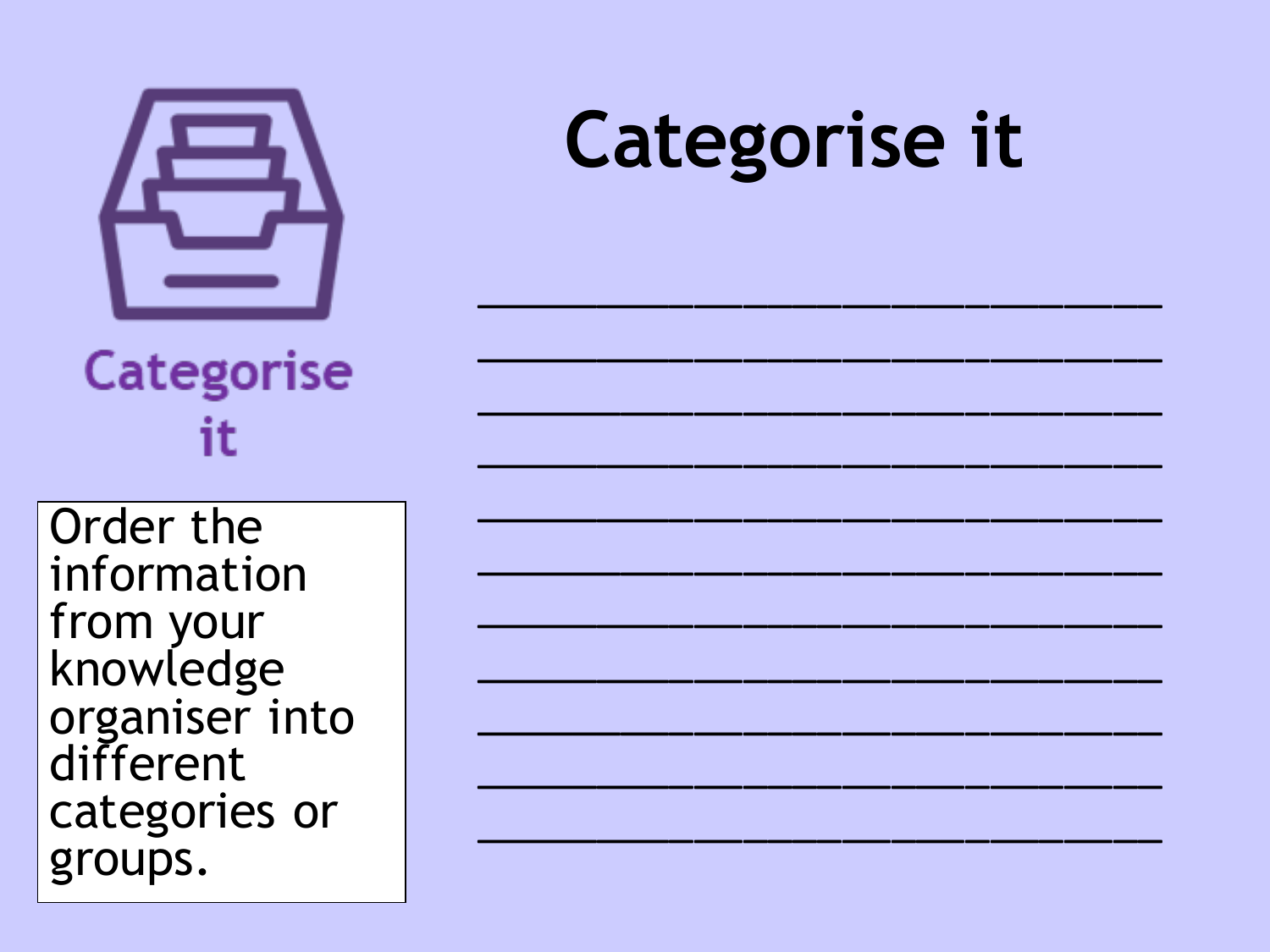

Criticise it

## **Criticise it**

\_\_\_\_\_\_\_\_\_\_\_\_\_\_\_\_\_\_\_\_\_\_\_\_\_\_\_\_

\_\_\_\_\_\_\_\_\_\_\_\_\_\_\_\_\_\_\_\_\_\_\_\_\_\_\_\_

\_\_\_\_\_\_\_\_\_\_\_\_\_\_\_\_\_\_\_\_\_\_\_\_\_\_\_\_

\_\_\_\_\_\_\_\_\_\_\_\_\_\_\_\_\_\_\_\_\_\_\_\_\_\_\_\_

\_\_\_\_\_\_\_\_\_\_\_\_\_\_\_\_\_\_\_\_\_\_\_\_\_\_\_\_

\_\_\_\_\_\_\_\_\_\_\_\_\_\_\_\_\_\_\_\_\_\_\_\_\_\_\_\_

\_\_\_\_\_\_\_\_\_\_\_\_\_\_\_\_\_\_\_\_\_\_\_\_\_\_\_\_

\_\_\_\_\_\_\_\_\_\_\_\_\_\_\_\_\_\_\_\_\_\_\_\_\_\_\_\_

What did your peer say?

Can you criticise parts of your knowledge organiser? Is all of the information factually true? How do you know?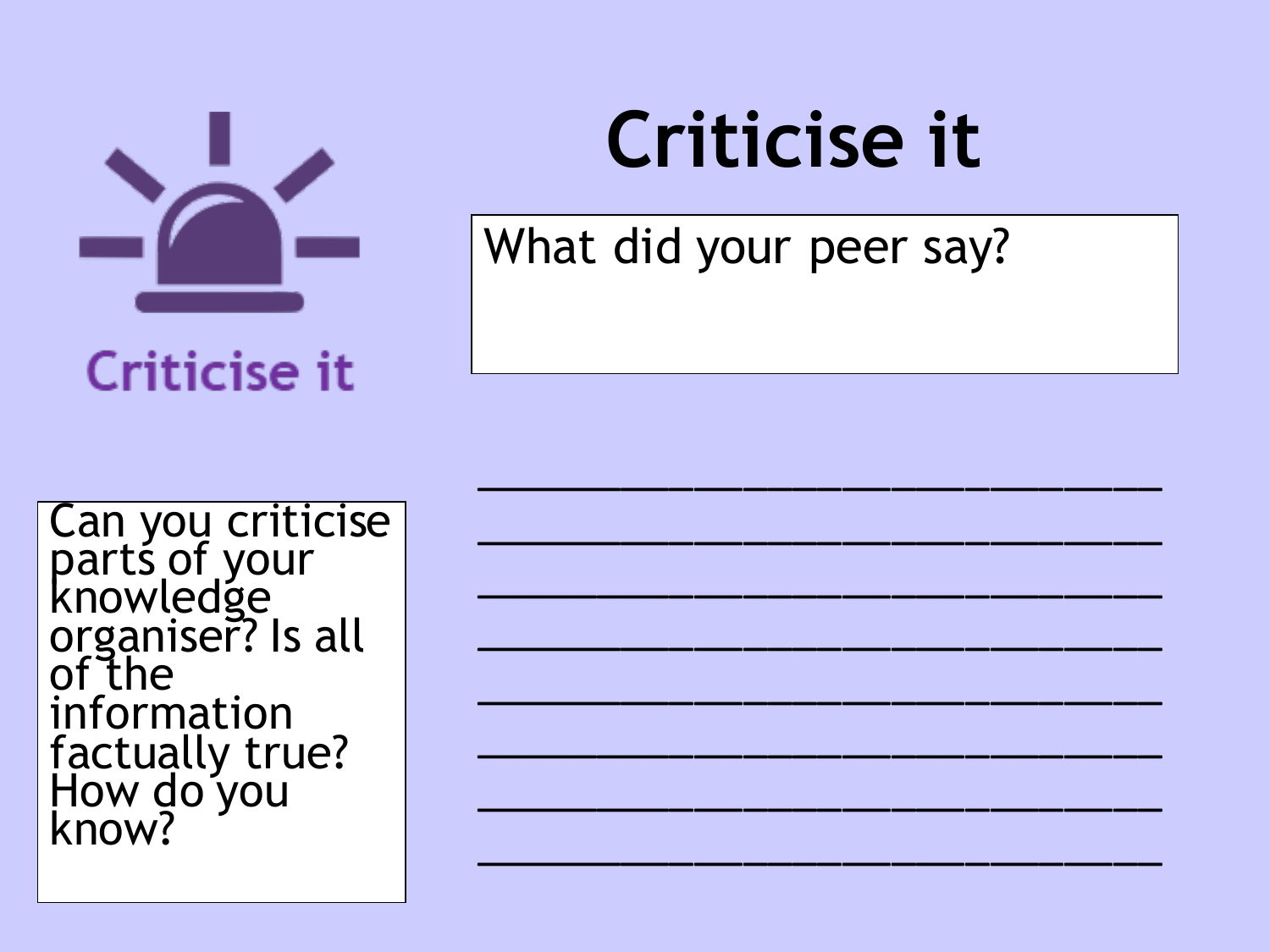

Write down 4 key words from your knowledge organiser.

Connect them to each other using lines and say why they connect along the line.

#### **Connect it**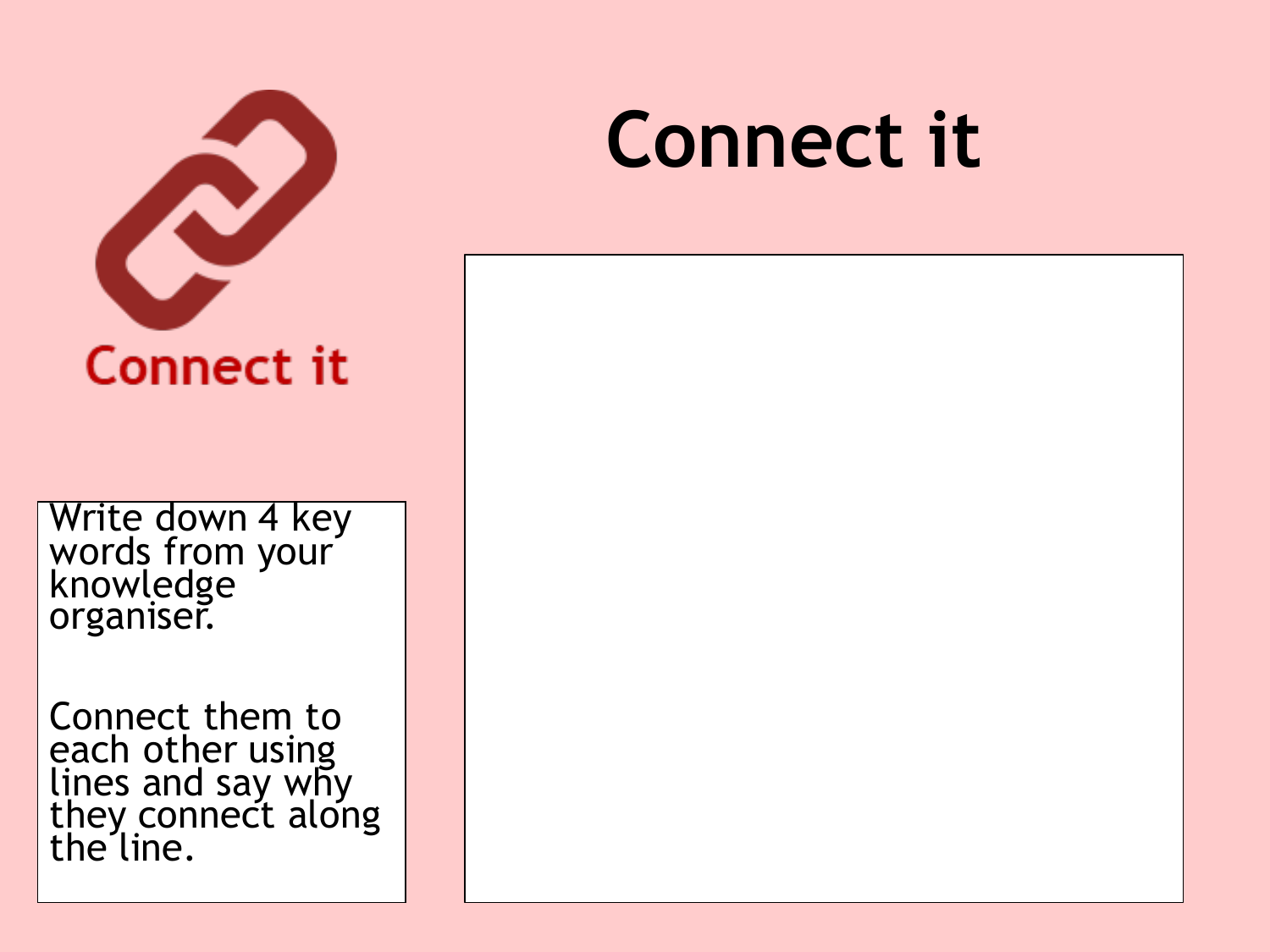

#### **Connect it**

How does the learning in this knowledge organiser link to another topic you have studied?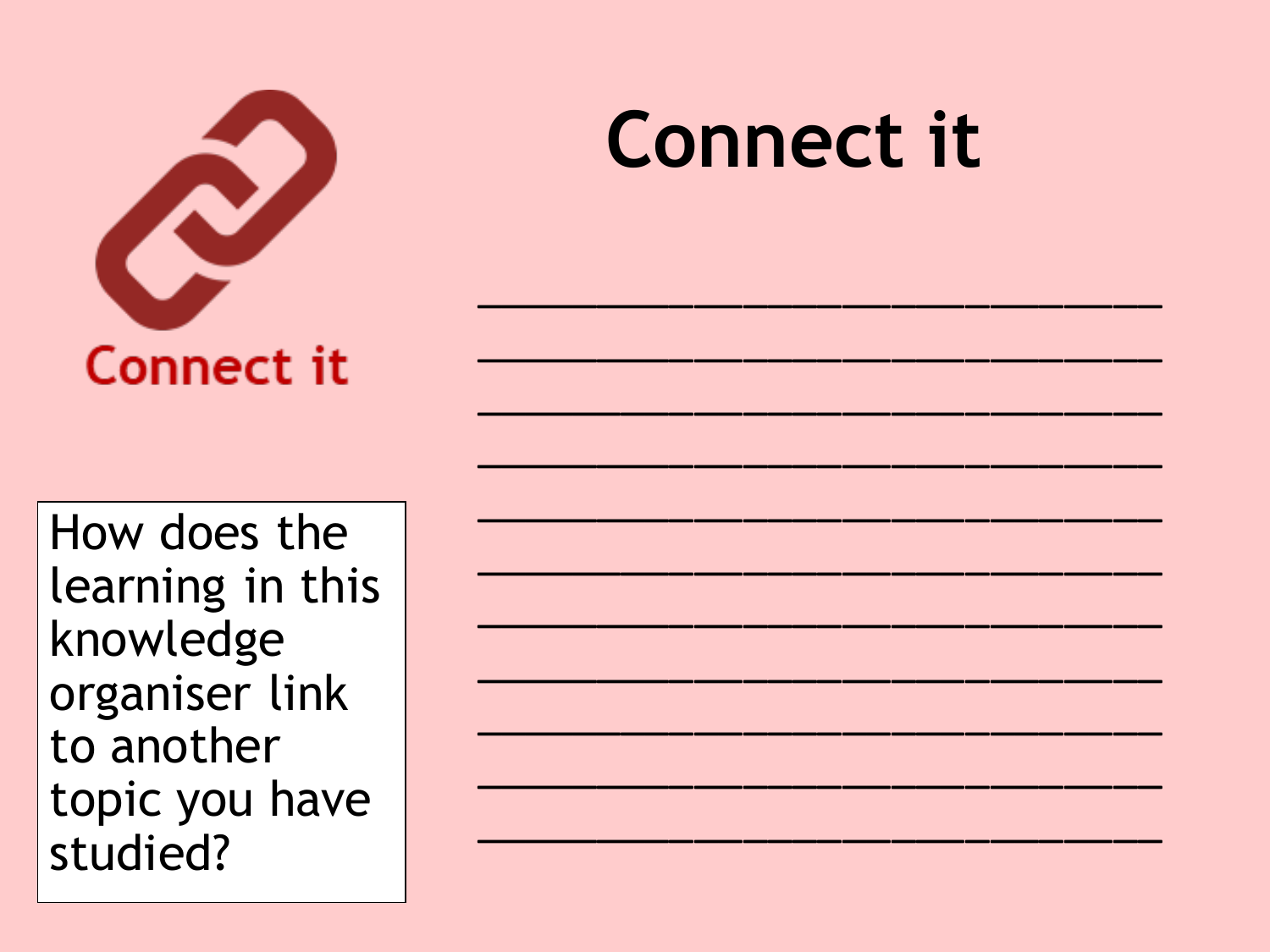

Describe where you might use knowledge in this knowledge organiser in another subject.

#### **Connect it**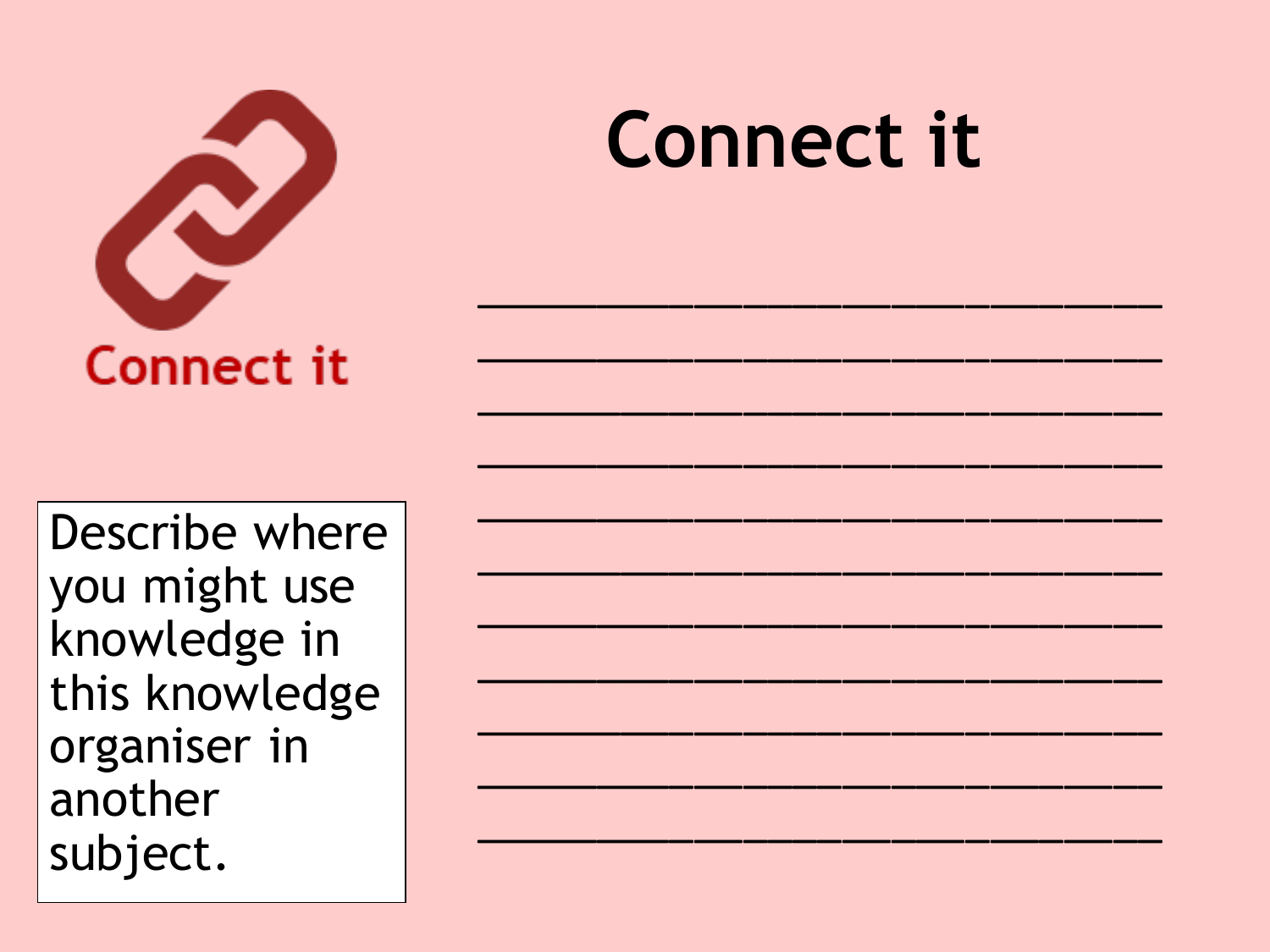

Compare two aspects of your knowledge organiser. How are they different? How are they the same?

## **Compare it**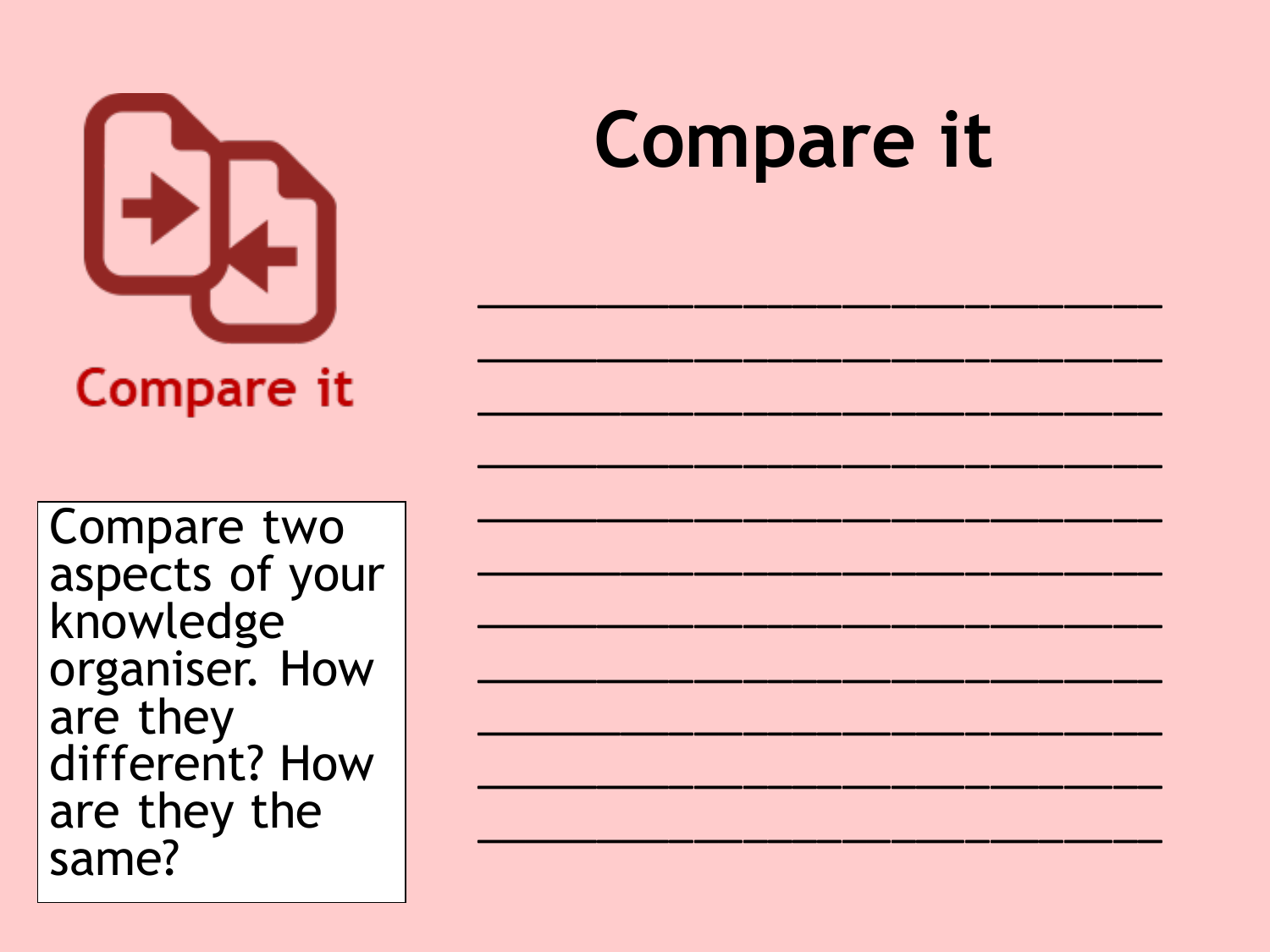

**Extend it** 

Write down 5 key words from<br>the knowledge organiser.

Define those words and then use them in a sentence.

#### **Extend it**

Key words: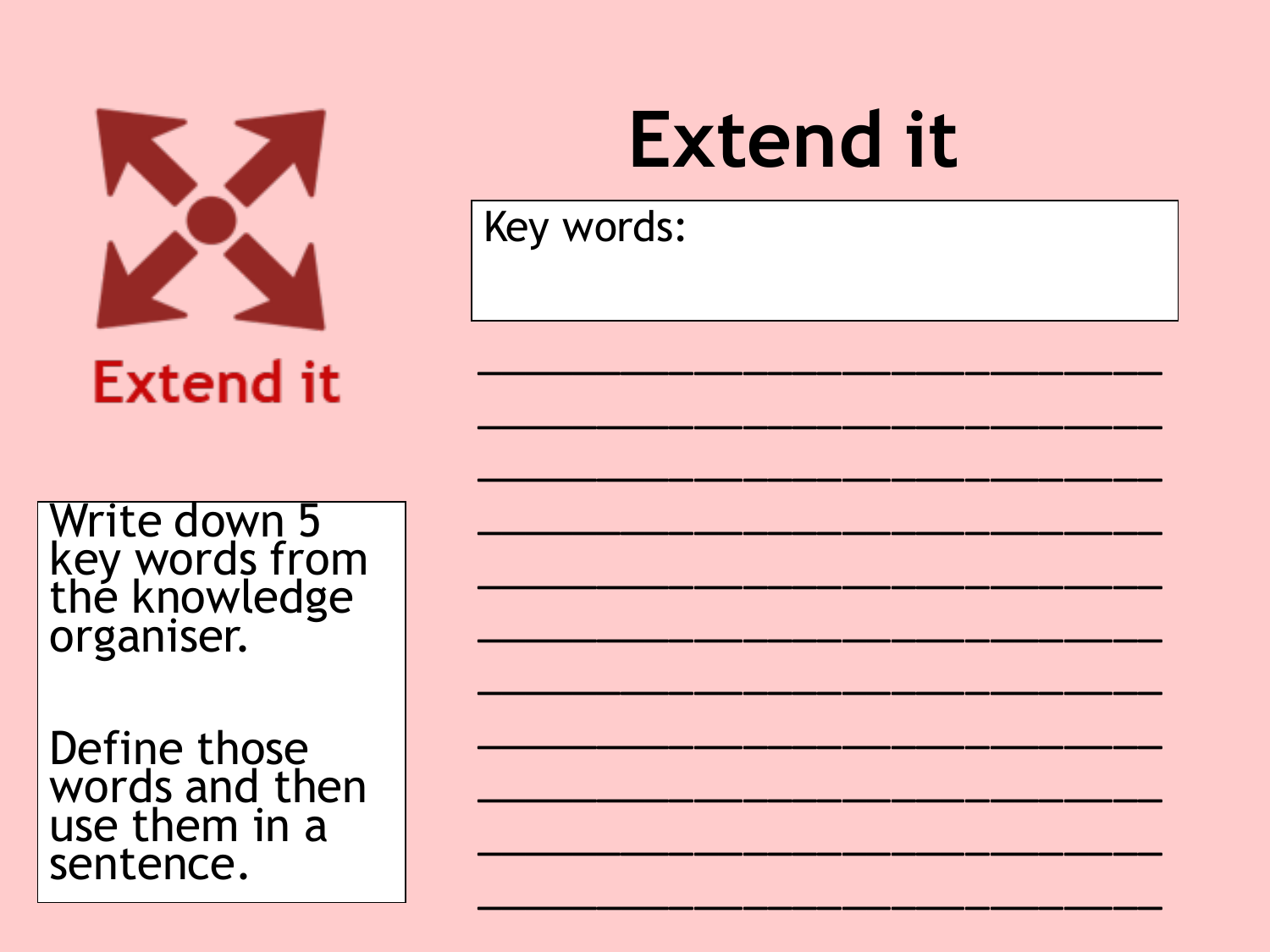

**Extend it** 

Collect or draw 10 pictures to represent the information in the knowledge organiser.

#### **Extend it**

**Peers Sentence:**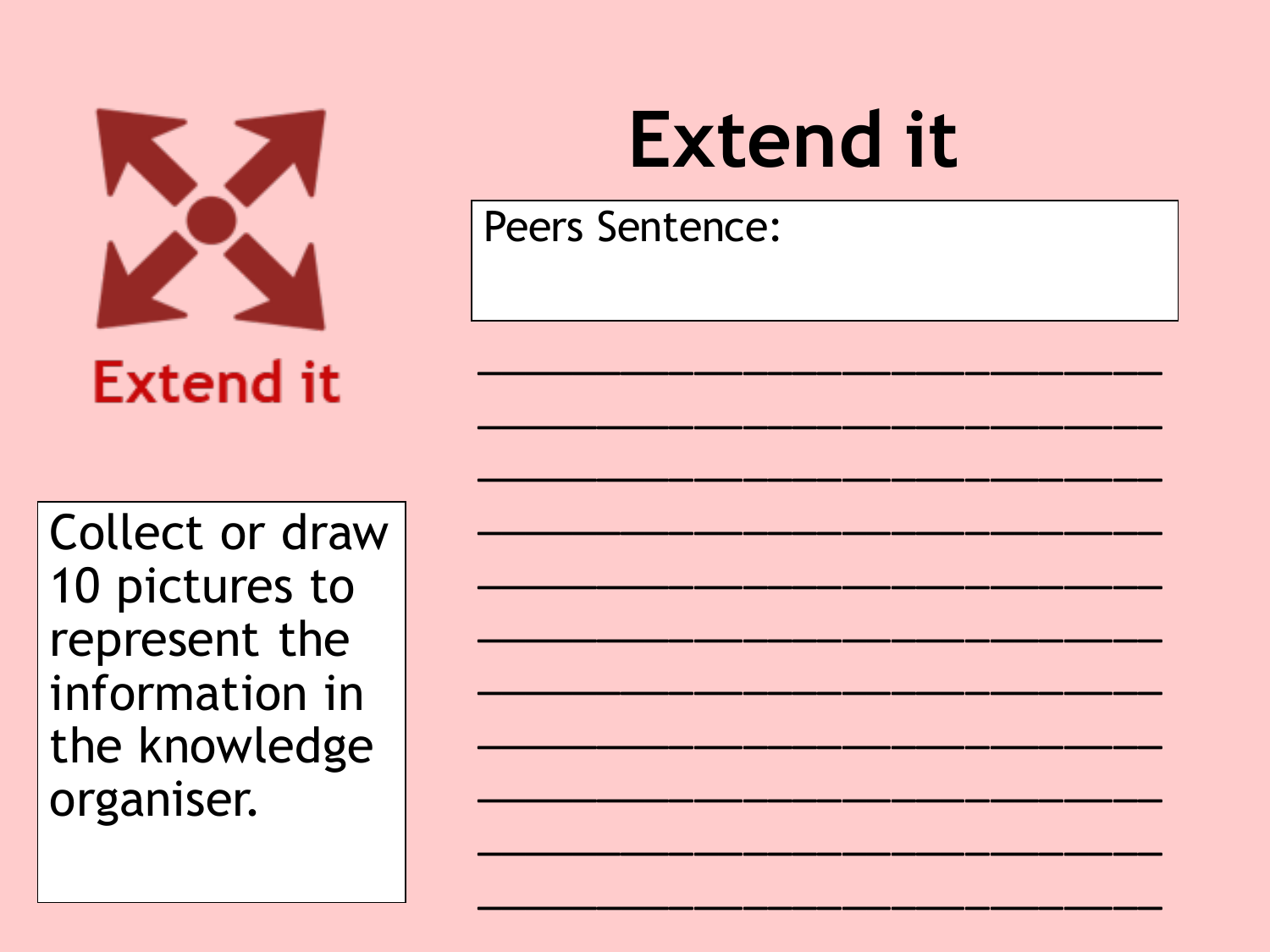

**Extend it** 

#### Write 50 words to explain the content in your knowledge organiser.

#### **Extend it**

Title of today's lesson: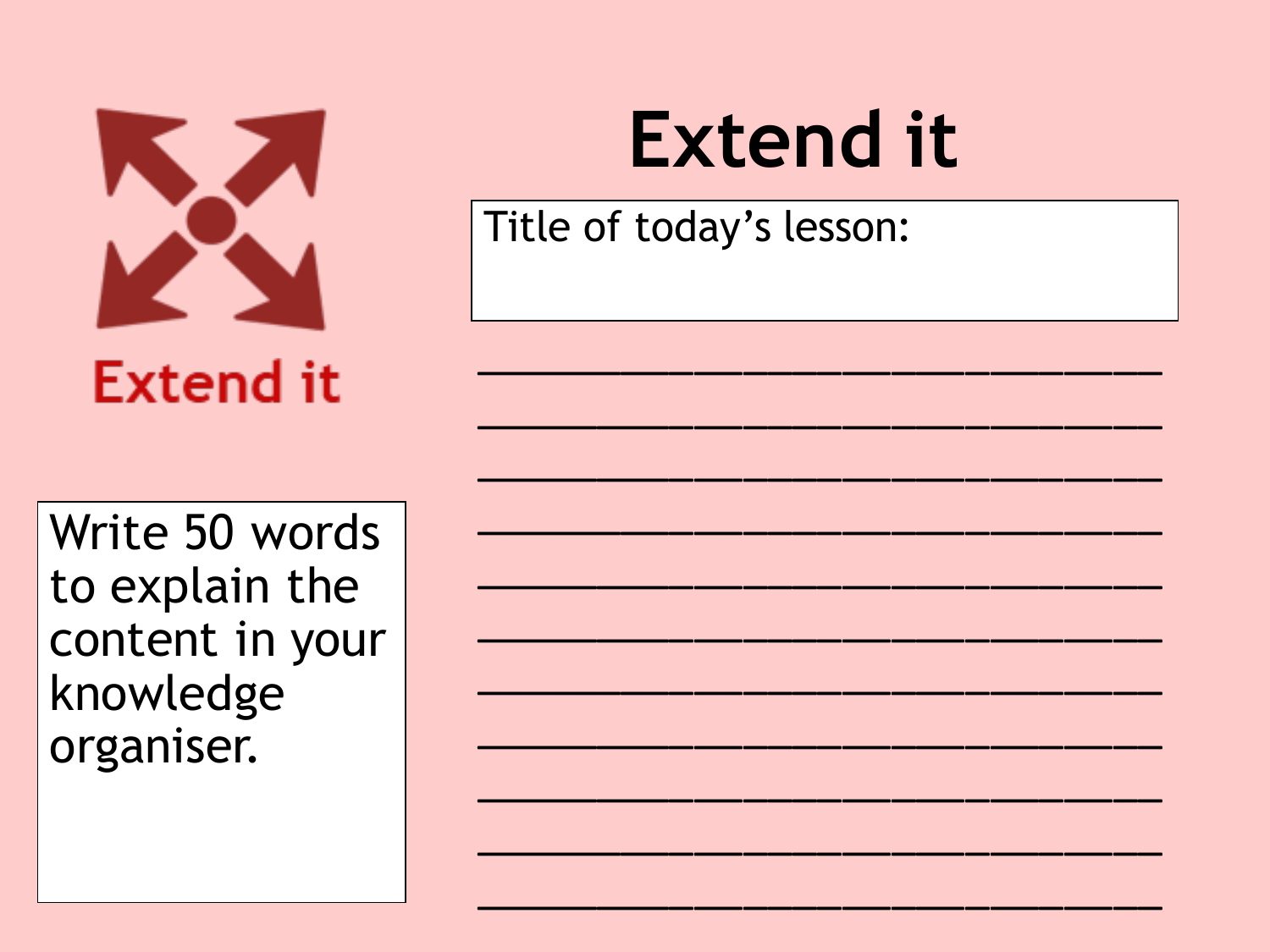

Create a mind map about one topic in your knowledge organsiser.

#### **Create it**